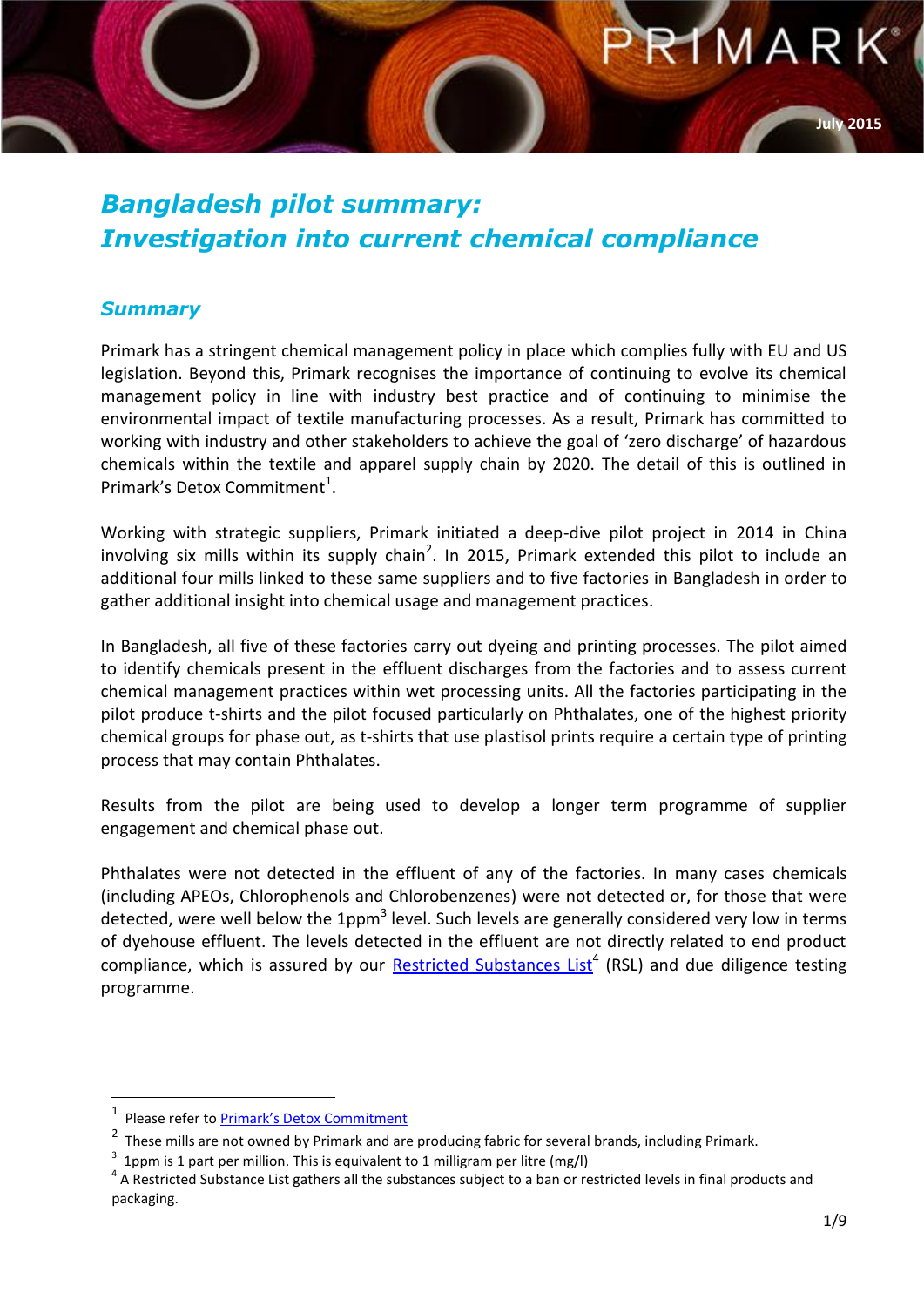### MARK

#### *Methodology*

Independent testing, inspection and certification provider [Bureau Veritas](http://www.bureauveritas.com/wps/wcm/connect/bv_com/group) and environmental auditing and consultancy firm [Sustainable Textile Solutions](http://www.dystar.com/Sustainable-Textile-Solutions.cfm)<sup>5</sup> (STS), an active advisor to the ZDHC group<sup>6</sup>, were selected as project partners. Bureau Veritas served as the third party laboratory to test water samples from each factory, while STS specialises in environmental management audits, including chemical management.

- 1. Technicians from Bureau Veritas visited each factory to collect samples of incoming water, wastewater before treatment and wastewater after treatment. These samples were tested for 117 chemical analytes of concern within the 11 priority classes of hazardous chemicals.
- 2. Auditors from STS visited the production sites to document the chemical inventory, collect recipes of production during the sampling period and track the chemicals used during production.
- 3. STS then reviewed the water and sludge analysis data provided by Bureau Veritas in order to identify potential sources of hazardous chemicals detected in the samples and to advise on possible steps to ensure their elimination.
- 4. Corrective Action Plans (CAP) were prepared for and shared with the mills, outlining general improvement areas in relation to chemical management practices and recommending specific chemical substitutions in order to switch to safer alternatives.



**.** 

<sup>&</sup>lt;sup>5</sup> Sustainable Textile Solutions (STS) is a trademark of DyStar Colours Distribution GmbH.

<sup>&</sup>lt;sup>6</sup> Primark is member o[f ZDHC](http://www.roadmaptozero.com/index.php?id=1) (Zero Discharge of Hazardous Chemicals), a group of major apparel and footwear brands and retailers working collaboratively to help lead the industry towards zero discharge of hazardous chemicals by 2020.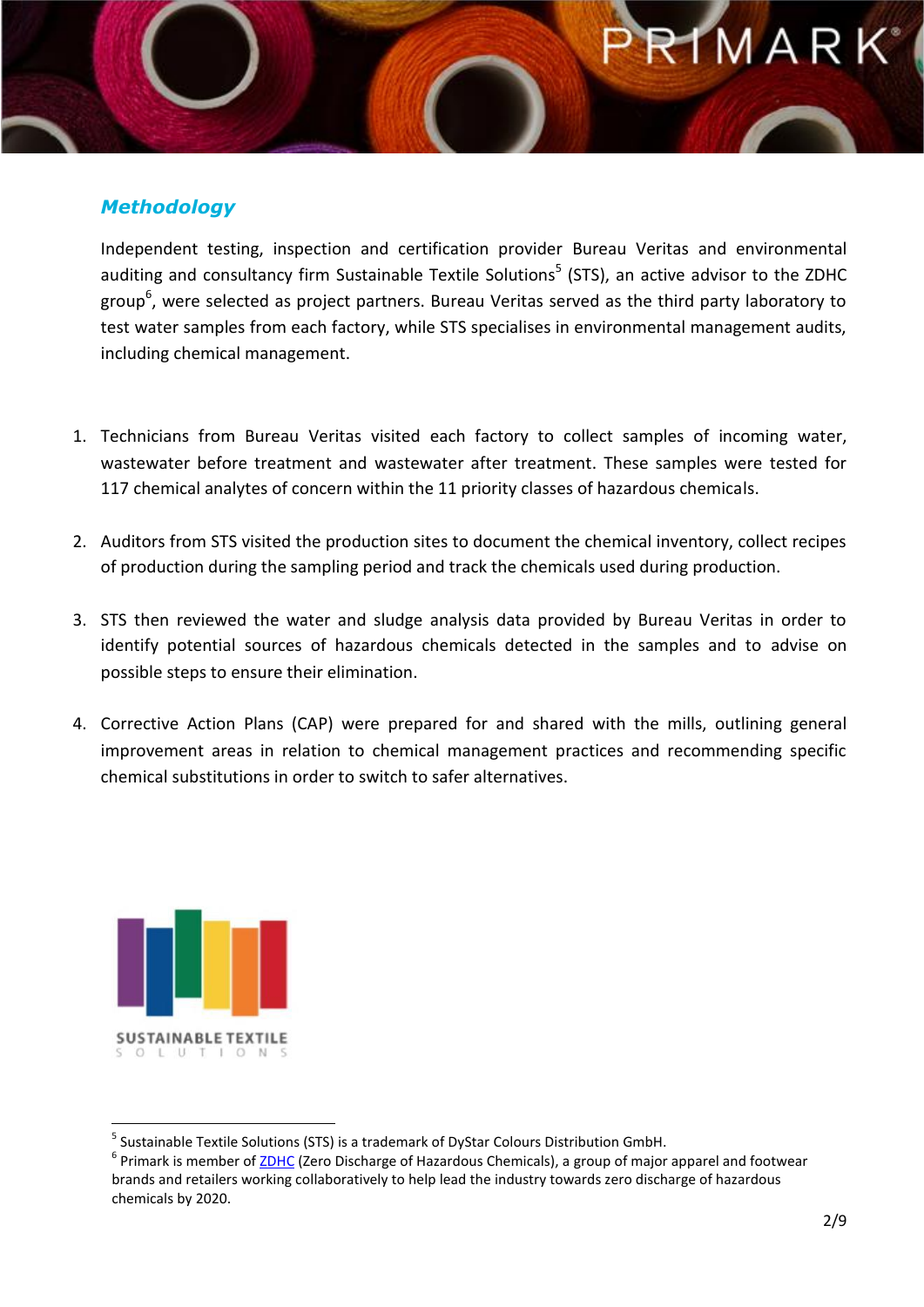# **RIMARK**

#### *Results*

All the factories participating in the pilot had a printing and dyeing unit and their own ETP<sup>7</sup>.

#### **The following chemicals were not detected in any of the samples at the mills:**

| <b>Priority Chemical Groups</b>                              | <b>Inlet water</b> | <b>Water before</b><br>treatment | <b>Water after</b><br>treatment |
|--------------------------------------------------------------|--------------------|----------------------------------|---------------------------------|
| <b>Phthalates</b>                                            | <b>ND</b>          | <b>ND</b>                        | <b>ND</b>                       |
| <b>APs and APEOs</b>                                         | <b>ND</b>          | <b>ND</b>                        | <b>ND</b>                       |
| <b>PFCs</b>                                                  | <b>ND</b>          | <b>ND</b>                        | <b>ND</b>                       |
| <b>Azo Dyes</b>                                              | <b>ND</b>          | <b>ND</b>                        | <b>ND</b>                       |
| <b>Chlorinated Solvents</b>                                  | <b>ND</b>          | <b>ND</b>                        | <b>ND</b>                       |
| <b>Chlorophenols</b>                                         | <b>ND</b>          | <b>ND</b>                        | <b>ND</b>                       |
| <b>Chlorobenzenes</b>                                        | <b>ND</b>          | <b>ND</b>                        | <b>ND</b>                       |
| <b>Organotin Compounds</b>                                   | <b>ND</b>          | <b>ND</b>                        | <b>ND</b>                       |
| <b>Short-Chained Chlorinated Paraffins</b>                   | <b>ND</b>          | <b>ND</b>                        | <b>ND</b>                       |
| <b>Brominated and Chlorinated Flame</b><br><b>Retardants</b> | <b>ND</b>          | <b>ND</b>                        | <b>ND</b>                       |

#### **The following chemicals were found in the samples of the following number of mills:**

| <b>Priority Chemical</b><br><b>Groups</b> | No. of mills where<br>chemical was found in<br>inlet water | No. of mills where<br>chemical was found in<br>water before treatment | No. of mills where<br>chemical was found in<br>water after treatment |
|-------------------------------------------|------------------------------------------------------------|-----------------------------------------------------------------------|----------------------------------------------------------------------|
| <b>Total Heavy Metals</b>                 | $\mathbf{R}$                                               | 4                                                                     | 4                                                                    |

 7 Effluent Treatment Plant: facility used to clean the contaminated waste waters from the mills before being released.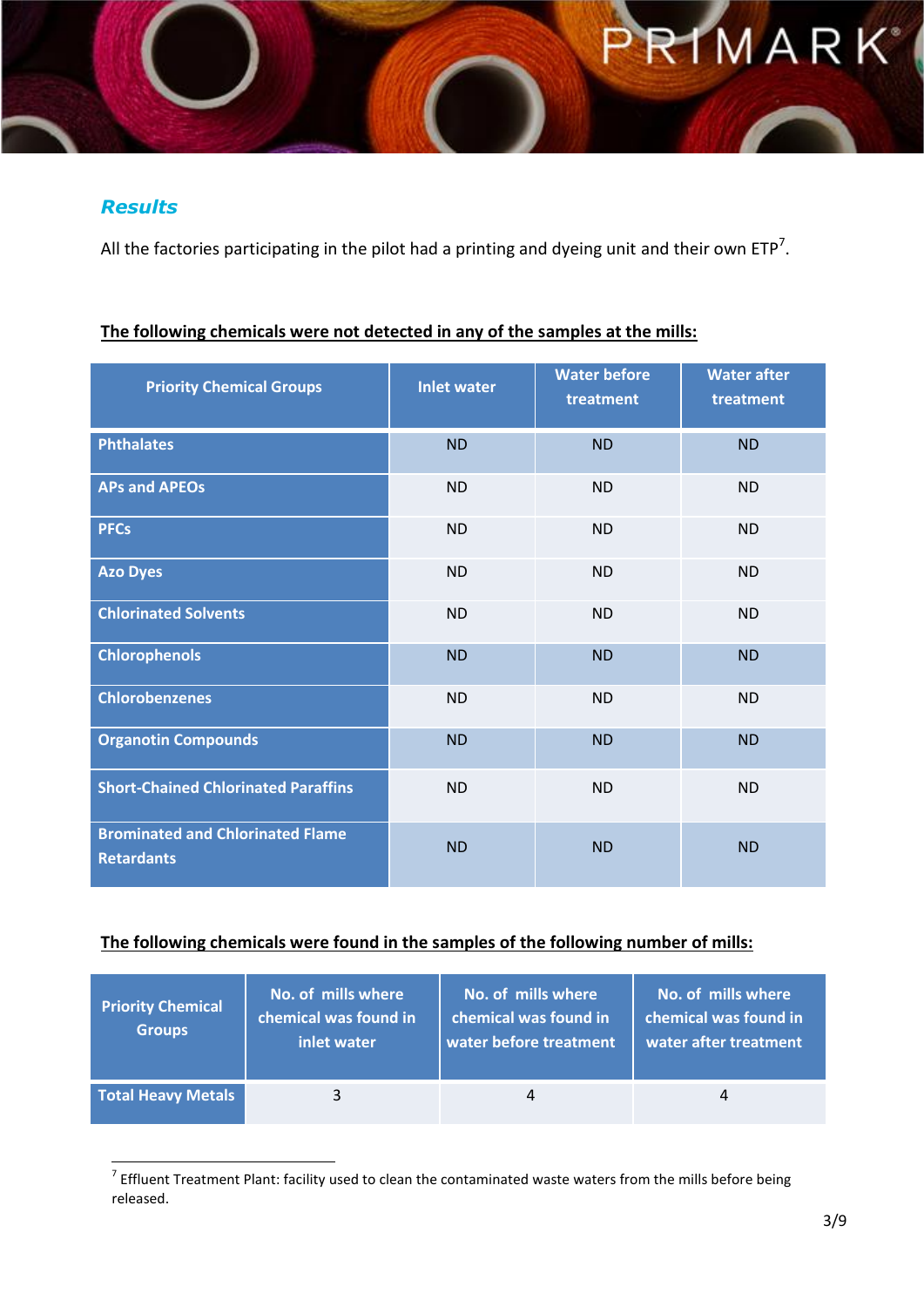## $\frac{1}{2}MRK^*$

#### *Effluent results summary*

#### **APEOs**

APEOs were not detected in the effluent of any factory.

#### **Phthalates**

Phthalates were not detected in the effluent of any factory.

#### **PFCs**

PFCs were not detected in the effluent of any factory.

#### **Total Heavy metals**

Heavy metals were found in the effluent of 5 factories but in each case at levels below 1 ppm in the waste waters.

In many cases the chemicals were either not detected or well below the 1ppm level. Such levels are generally considered very low in terms of dyehouse effluent.

Only 3 types of heavy metals were found in the waste water after treatment in the different factories but all below 1ppm (manganese, copper and zinc). Often, heavy metals were also found in the incoming water.

All of the above chemical groups are included within Primark's Restricted Substances List (RSL) and have been prioritized for phase out from the supply chain. Primark is continuing to work with the factories who participated in the pilot to identify how the detected chemicals can be phased out and how safer alternatives can be effectively phased in.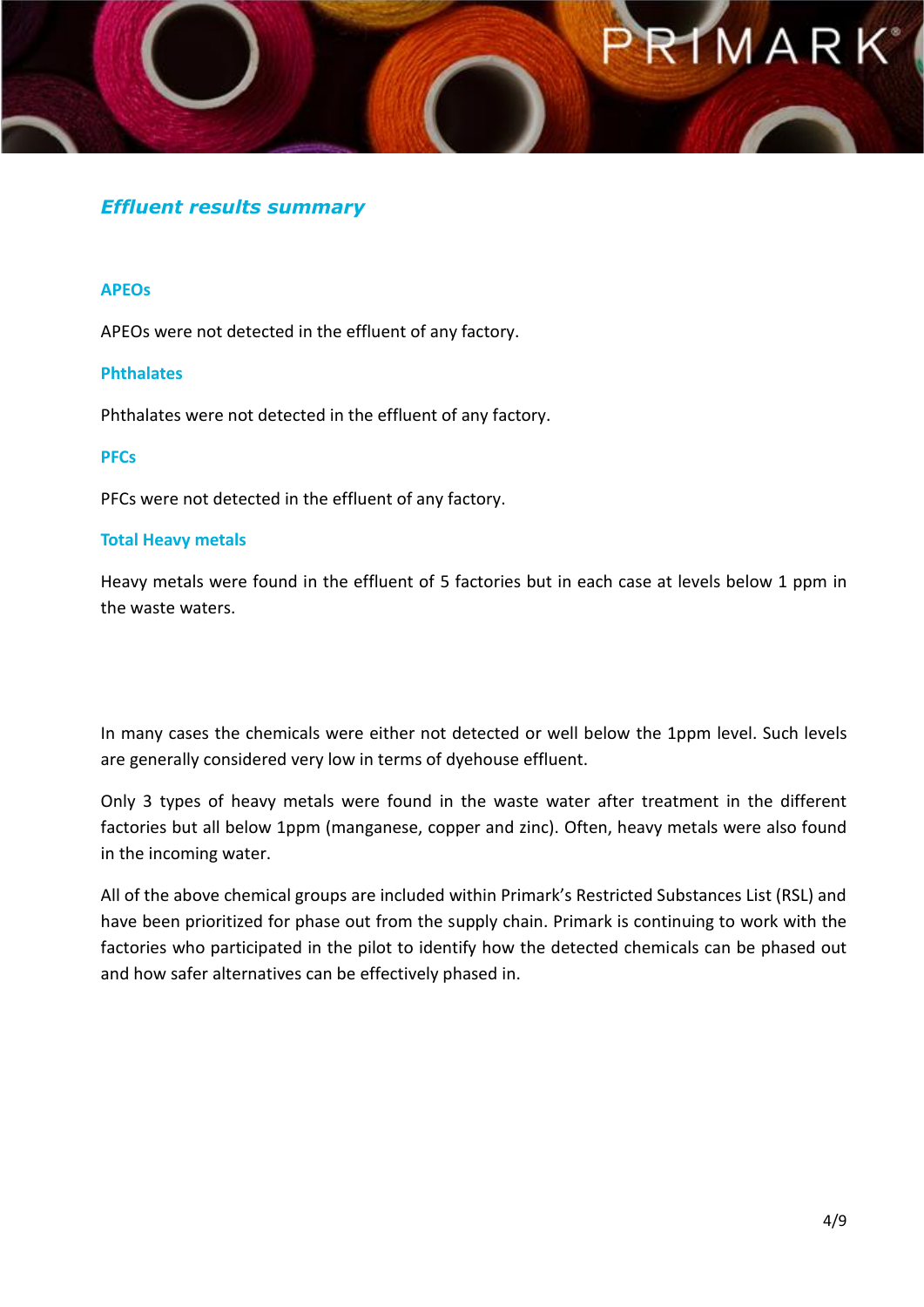### 1 M A R K°

#### *Next steps*

 $\overline{a}$ 

Insight from the pilot has identified the following priority areas for action, both at the pilot factories and within the broader supply base as part of a long term programme:

- 1. Raise awareness of the need for and the benefits of chemical management at all levels of the supply chain
- 2. Provide comprehensive training and support on chemical management to suppliers, with a particular focus on wet processing units; the training programme should be tailored to take into account the differences across manufacturing regions, production processes and job roles
- 3. Through on-going supplier engagement and training, ensure effective phase out of chemicals which contribute to the detected levels of hazardous chemicals in the effluent and, in turn, ensure these are substituted through the sustainable phase-in of safer alternatives
- 4. Track the aforementioned substitutions and test their effectiveness through follow-up visits and on-going wastewater analysis
- 5. Ask suppliers to subsequently engage with their chemical suppliers to i.) ensure compliance to the Primark's current RSL and the **ZDHC MRSL<sup>8</sup> and to ii.) ask them to provide all relevant** documentation to support procurement of all chemical formulations being purchased and used, including the  $MSDS<sup>9</sup>$
- 6. Beyond chemical management, engage suppliers to set up and implement an effective environmental management system that includes assigning ownership of all EHS (Environmental Health and Safety) aspects within the factory to dedicated personnel and the provision of necessary EHS training to support this role
- 7. The presence of Heavy Metals in the incoming water needs to be investigated further. As a first step, Primark and STS have raised the issue with the Partnership for Cleaner Textile (PaCT) programme currently running in Bangladesh<sup>10</sup> to see if it could be further investigated through this forum.

 $^8$  THE ZDHC Manufacturing Restricted Substance List (MRSL) is a list of chemical substances subject to a usage ban in facilities that process textile materials and trim parts for use in apparel and footwear.

<sup>&</sup>lt;sup>9</sup> A Material Safety Data Sheet (MSDS) must be available for all chemicals.

<sup>&</sup>lt;sup>10</sup> Primark and other fashion brands and retailers are partnering with Solidaridad on PaCT. More information available here:<http://www.textilepact.net/>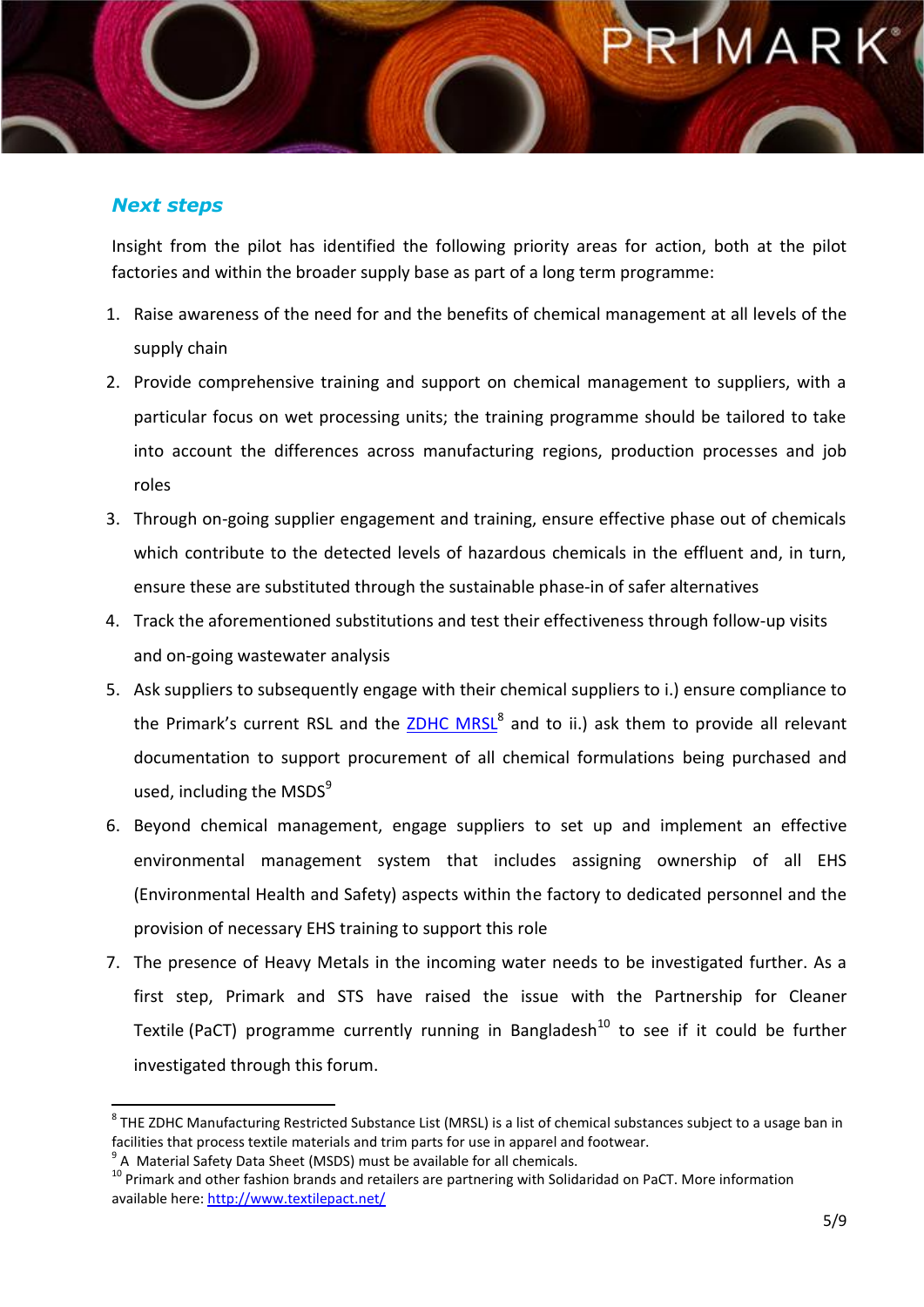### RIMARK<sup>®</sup>

#### *Appendix 1*

**Test results for Heavy Metals**

Key:

1

1001-Incoming water mg/l

1002-Production outlet mg/l

1003-Wastewater discharge mg/l

 $ND - Not$  Detected i.e. not present above  $10$ ppb $^{11}$ 

|               | 1001      | 1002       | 1003      |  |
|---------------|-----------|------------|-----------|--|
| Mill 1        |           |            |           |  |
| As            | $\sf ND$  | ND         | $\sf ND$  |  |
| Pb            | <b>ND</b> | 0.012      | ND        |  |
| Sb            | 0.027     | 0.094      | $\sf ND$  |  |
| Co            | <b>ND</b> | <b>ND</b>  | $\sf ND$  |  |
| Ni            | ND        | ${\sf ND}$ | ND        |  |
| Cu            | 0.040     | 0.126      | 0.048     |  |
| Zn            | <b>ND</b> | 0.409      | 0.024     |  |
| $\mathsf{Cr}$ | ND        | ND         | ND        |  |
| Mn            | 0.085     | 0.106      | $\sf ND$  |  |
| <b>CN</b>     | <b>ND</b> | $\sf ND$   | ND        |  |
| Cd            | ND        | <b>ND</b>  | ND        |  |
| Hg            | <b>ND</b> | <b>ND</b>  | <b>ND</b> |  |
| Cr VI         | <b>ND</b> | <b>ND</b>  | <b>ND</b> |  |

 $11$  ppb = part per billion. Parts per billion (ppb) is the number of units of mass of a contaminant per 1000 million units *of total mass. 1ppb=0.001ppm.*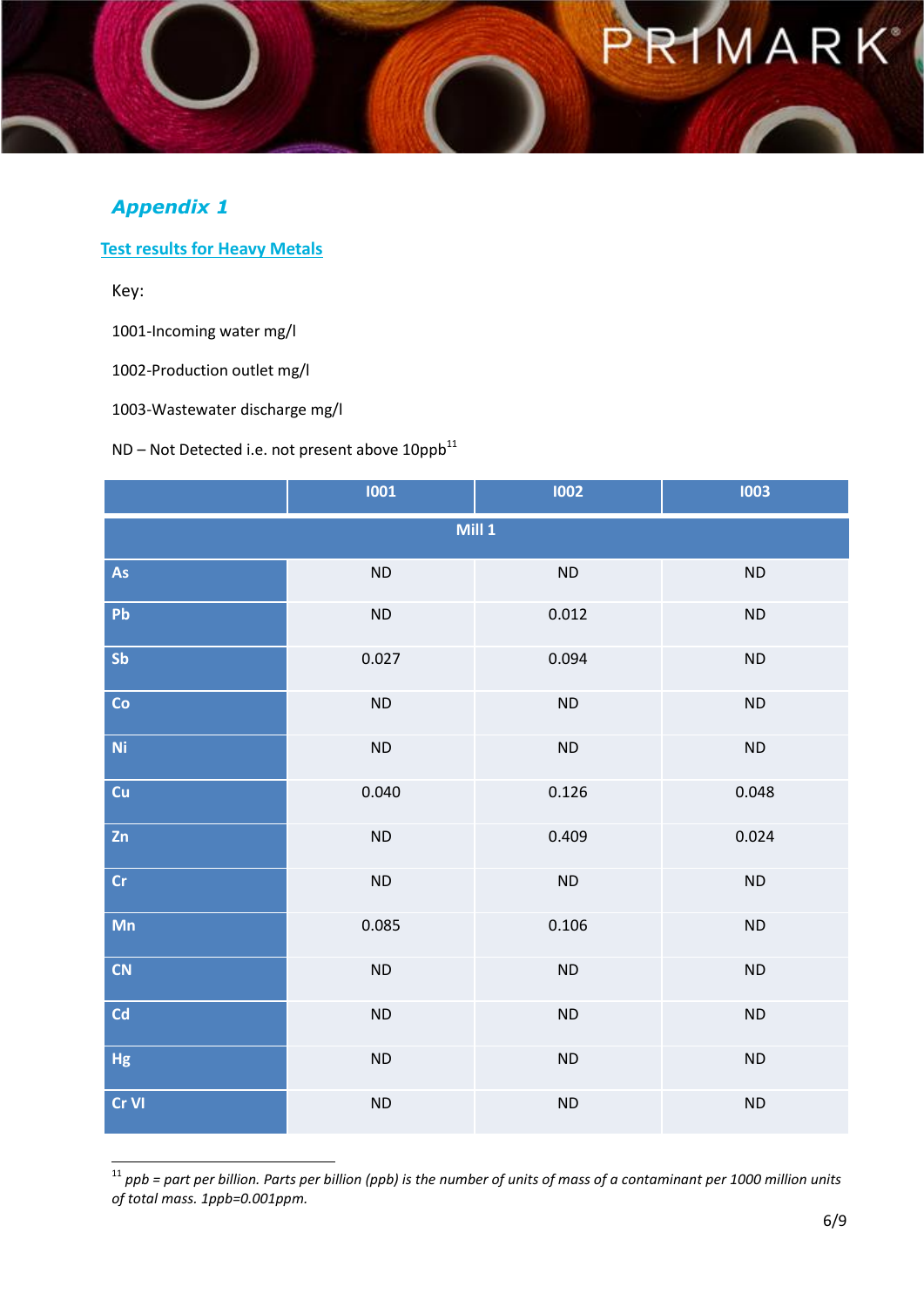## PRIMARK

| Mill 2                    |           |           |           |  |
|---------------------------|-----------|-----------|-----------|--|
| As                        | ND        | <b>ND</b> | ND        |  |
| Pb                        | $\sf ND$  | $\sf ND$  | ND        |  |
| Sb                        | $\sf ND$  | 0.02      | $\sf ND$  |  |
| Co                        | $\sf ND$  | $\sf ND$  | $\sf ND$  |  |
| $\mathbf{N}\mathbf{i}$    | $\sf ND$  | $\sf ND$  | $\sf ND$  |  |
| Cu                        | $\sf ND$  | 0.031     | $\sf ND$  |  |
| Zn                        | $\sf ND$  | $\sf ND$  | $\sf ND$  |  |
| Cr                        | $\sf ND$  | <b>ND</b> | $\sf ND$  |  |
| Mn                        | $\sf ND$  | $\sf ND$  | 0.034     |  |
| <b>CN</b>                 | $\sf ND$  | 0.0425    | $\sf ND$  |  |
| Cd                        | <b>ND</b> | $\sf ND$  | ND        |  |
| Hg                        | $\sf ND$  | $\sf ND$  | ND        |  |
| Cr VI                     | $\sf ND$  | <b>ND</b> | $\sf ND$  |  |
| Mill 3                    |           |           |           |  |
| As                        | ND        | <b>ND</b> | <b>ND</b> |  |
| Pb                        | <b>ND</b> | ND        | $\sf ND$  |  |
| Sb                        | <b>ND</b> | $\sf ND$  | $\sf ND$  |  |
| Co                        | $\sf ND$  | $\sf ND$  | $\sf ND$  |  |
| $\overline{\mathsf{N}}$ i | $\sf ND$  | ND        | $\sf ND$  |  |
| cu                        | $\sf ND$  | $\sf ND$  | $\sf ND$  |  |
| Zn                        | $\sf ND$  | ND        | ND        |  |
| $\mathsf{Cr}$             | <b>ND</b> | <b>ND</b> | $\sf ND$  |  |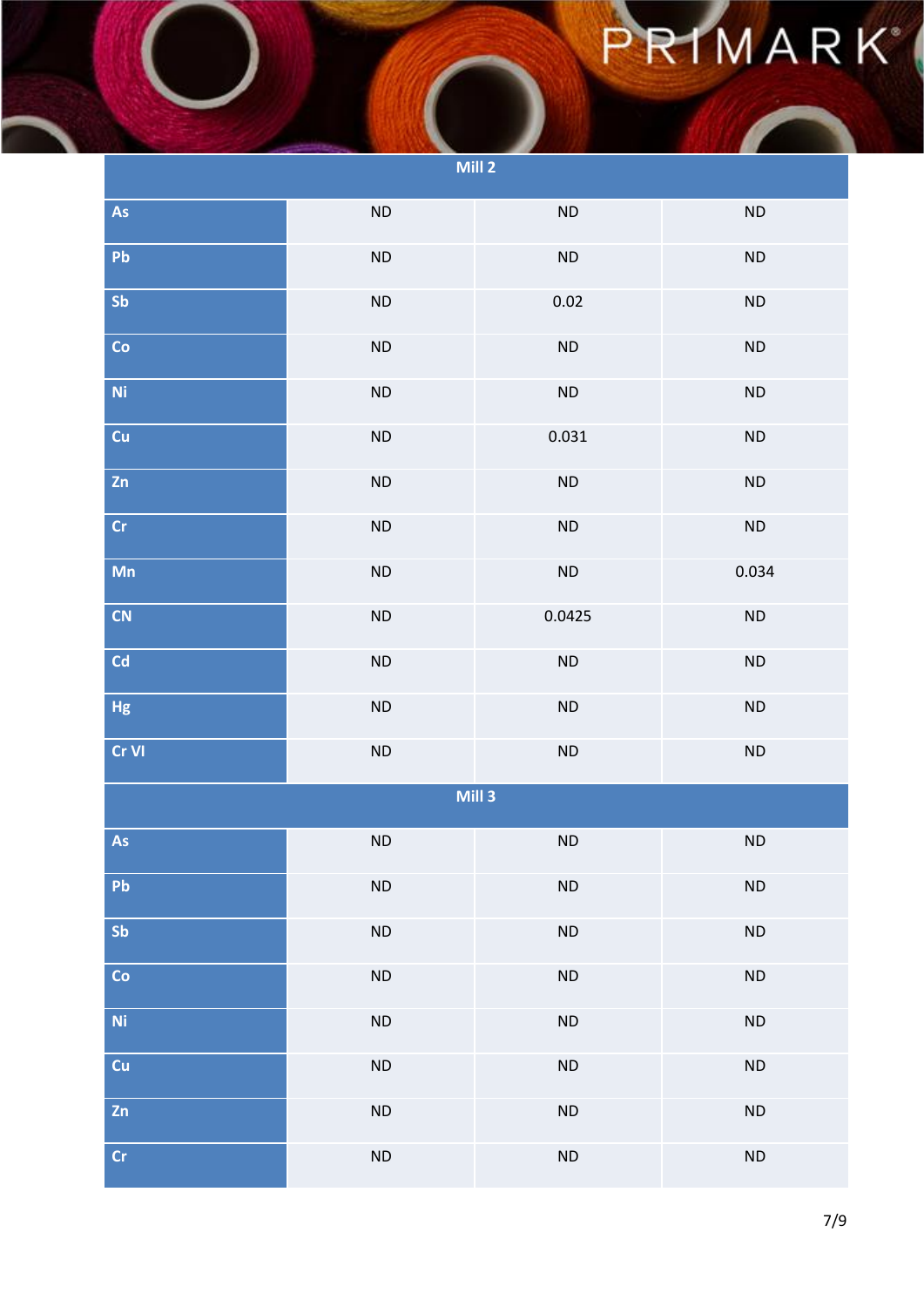## PRIMARK

| Mn             | 0.014     | 0.013     | 0.122     |
|----------------|-----------|-----------|-----------|
| <b>CN</b>      | $\sf ND$  | $\sf ND$  | $\sf ND$  |
| Cd             | $\sf ND$  | $\sf ND$  | $\sf ND$  |
| Hg             | $\sf ND$  | $\sf ND$  | $\sf ND$  |
| Cr VI          | $\sf ND$  | $\sf ND$  | $\sf ND$  |
|                |           | Mill 4    |           |
| As             | $\sf ND$  | $\sf ND$  | $\sf ND$  |
| Pb             | $\sf ND$  | $\sf ND$  | $\sf ND$  |
| Sb             | $\sf ND$  | $\sf ND$  | $\sf ND$  |
| Co             | $\sf ND$  | $\sf ND$  | $\sf ND$  |
| N <sub>i</sub> | ND        | $\sf ND$  | $\sf ND$  |
| cu             | 0.071     | 0.078     | 0.052     |
| Zn             | 0.083     | 0.099     | $\sf ND$  |
| $\mathsf{Cr}$  | $\sf ND$  | $\sf ND$  | ND        |
| Mn             | 0.019     | 0.089     | ND        |
| CN             | <b>ND</b> | <b>ND</b> | <b>ND</b> |
| Cd             | $\sf ND$  | $\sf ND$  | ND        |
| Hg             | $\sf ND$  | ND        | $\sf ND$  |
| Cr VI          | $\sf ND$  | ND        | ND        |
| Mill 5         |           |           |           |
| As             | $\sf ND$  | $\sf ND$  | $\sf ND$  |
| Pb             | 0.010     | $\sf ND$  | ND        |
| Sb             | $\sf ND$  | $\sf ND$  | $\sf ND$  |